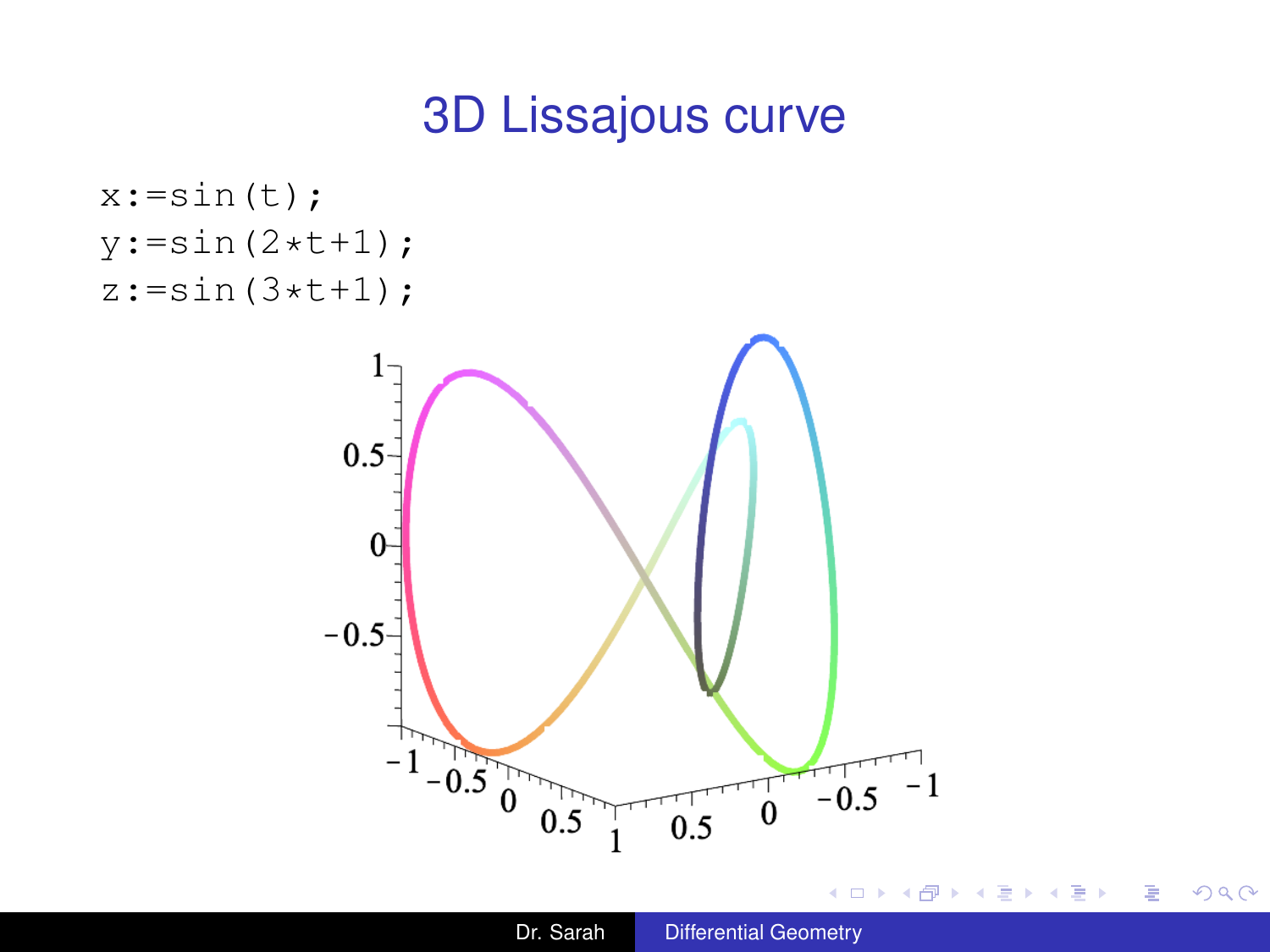# Archimedes spiral

```
x:=t*cos(t);y:=t*sin(t);z:=0;
```


4 0 8

∢母 ×  $\mathcal{A}$   $299$ 

B

 $\rightarrow$ 

重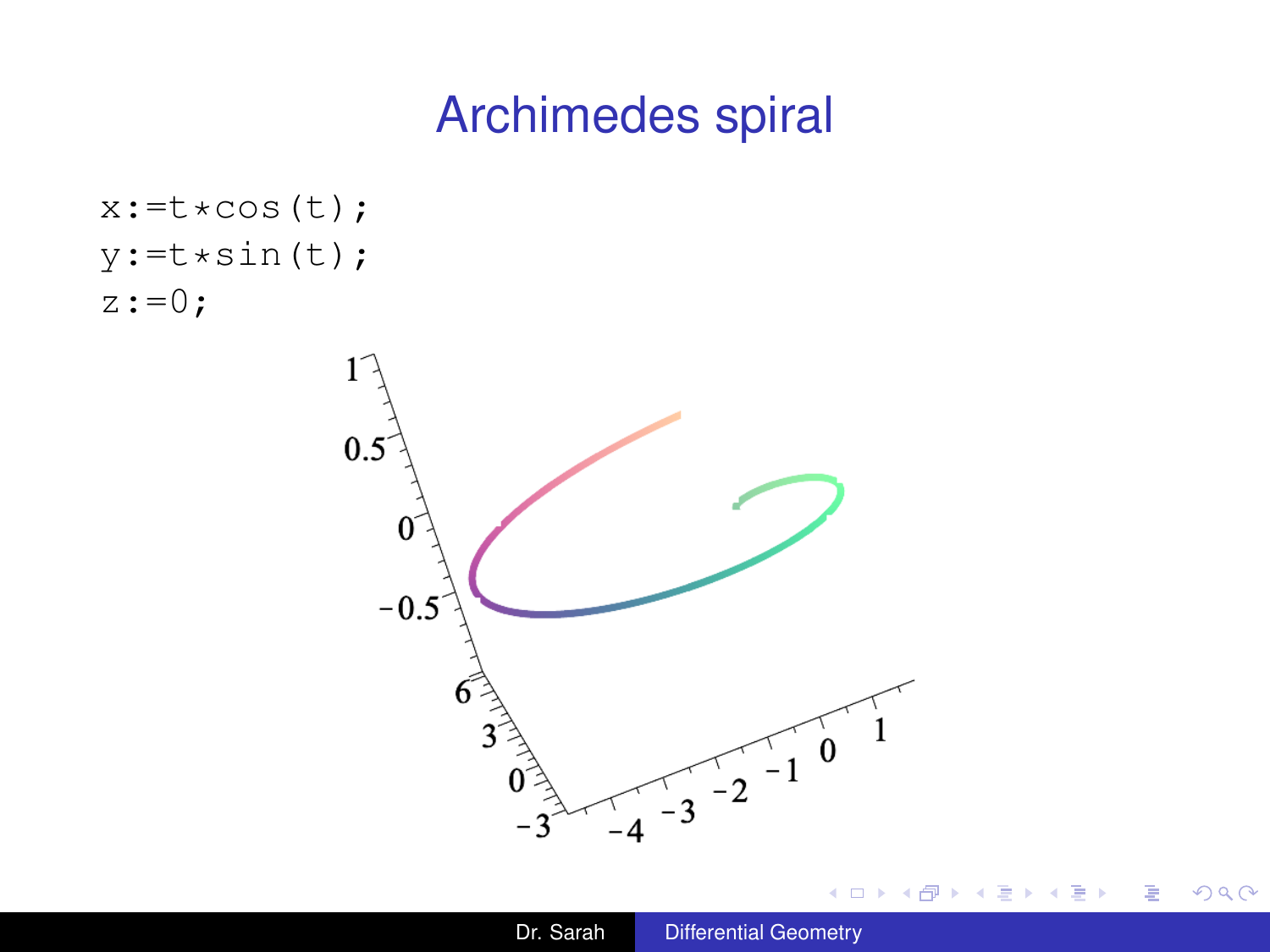### billiard knot or Turk's head knot

```
x: = cos(t);y:=\sin(t);
z:=arcsin(sin(t));
```


 $\equiv$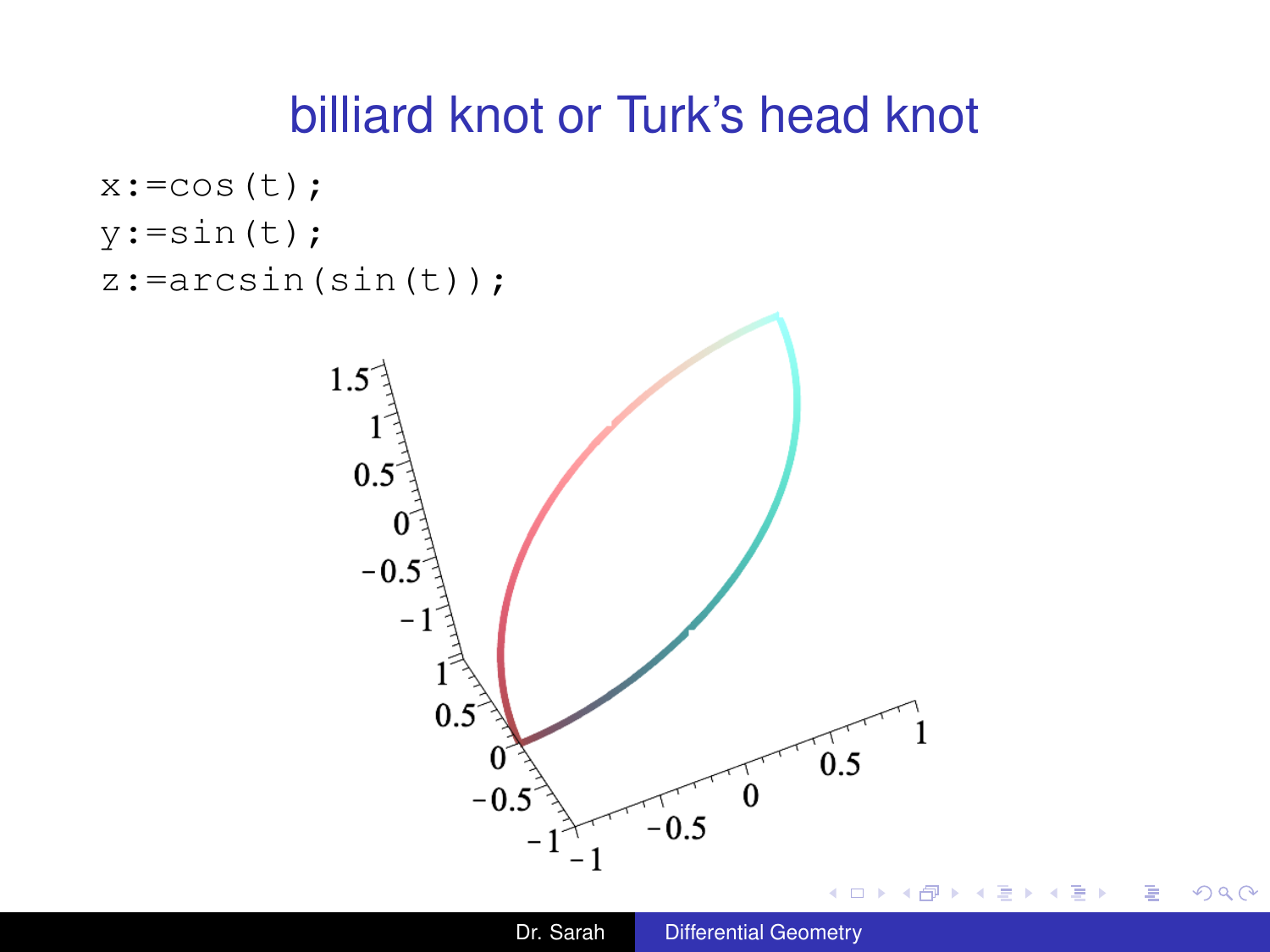# catenary with new domain from 0 to  $\frac{\pi}{2}$





4 0 8 ∢ @ × ÷.

B

 $\rightarrow$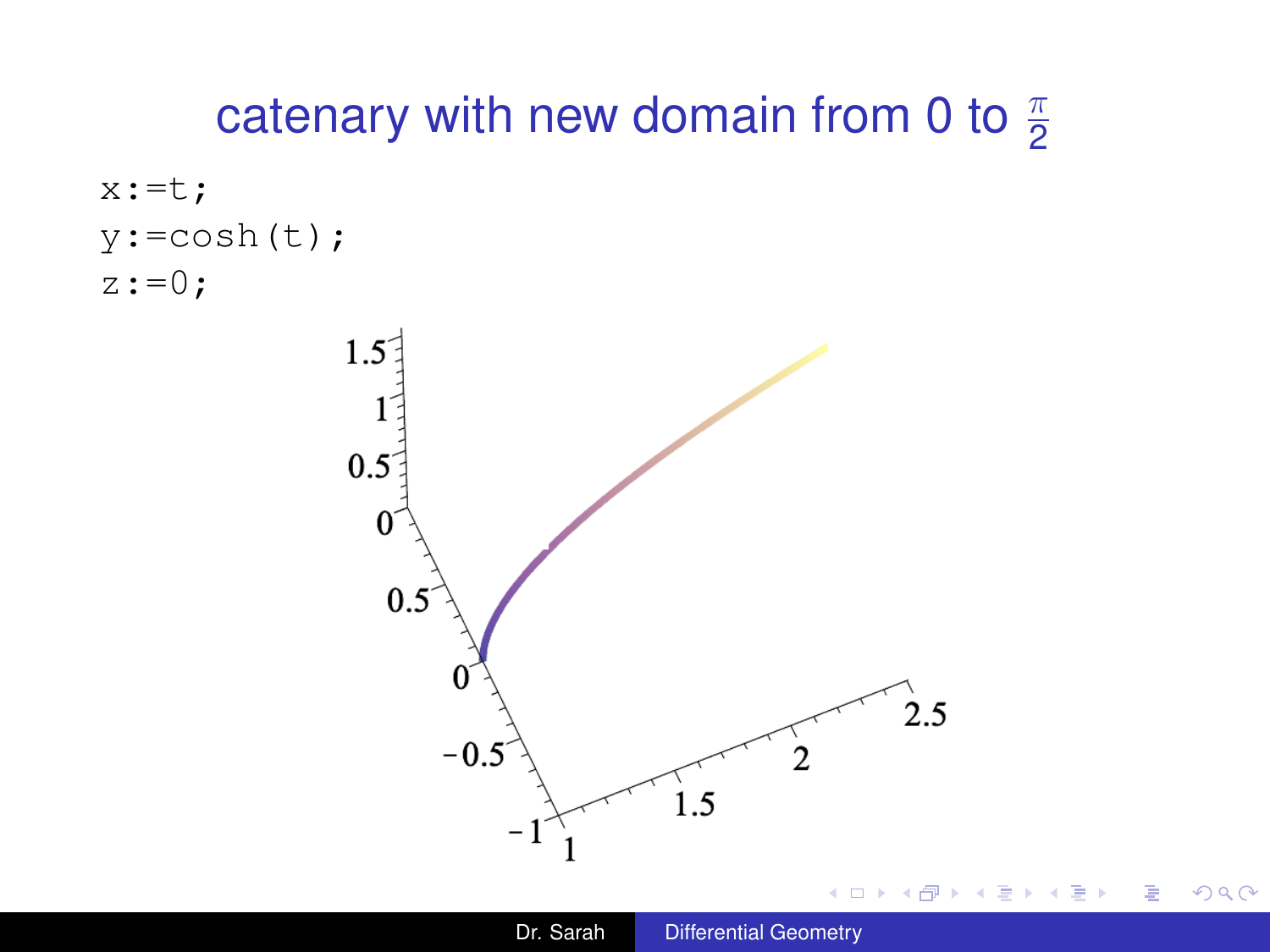#### concho-spiral or conchospiral

```
x:=2<sup>\rightarrow</sup>t\starcos(t);
y:=2<sup>\text{tx}</sup>sin(t);
z:=2^t;
```


重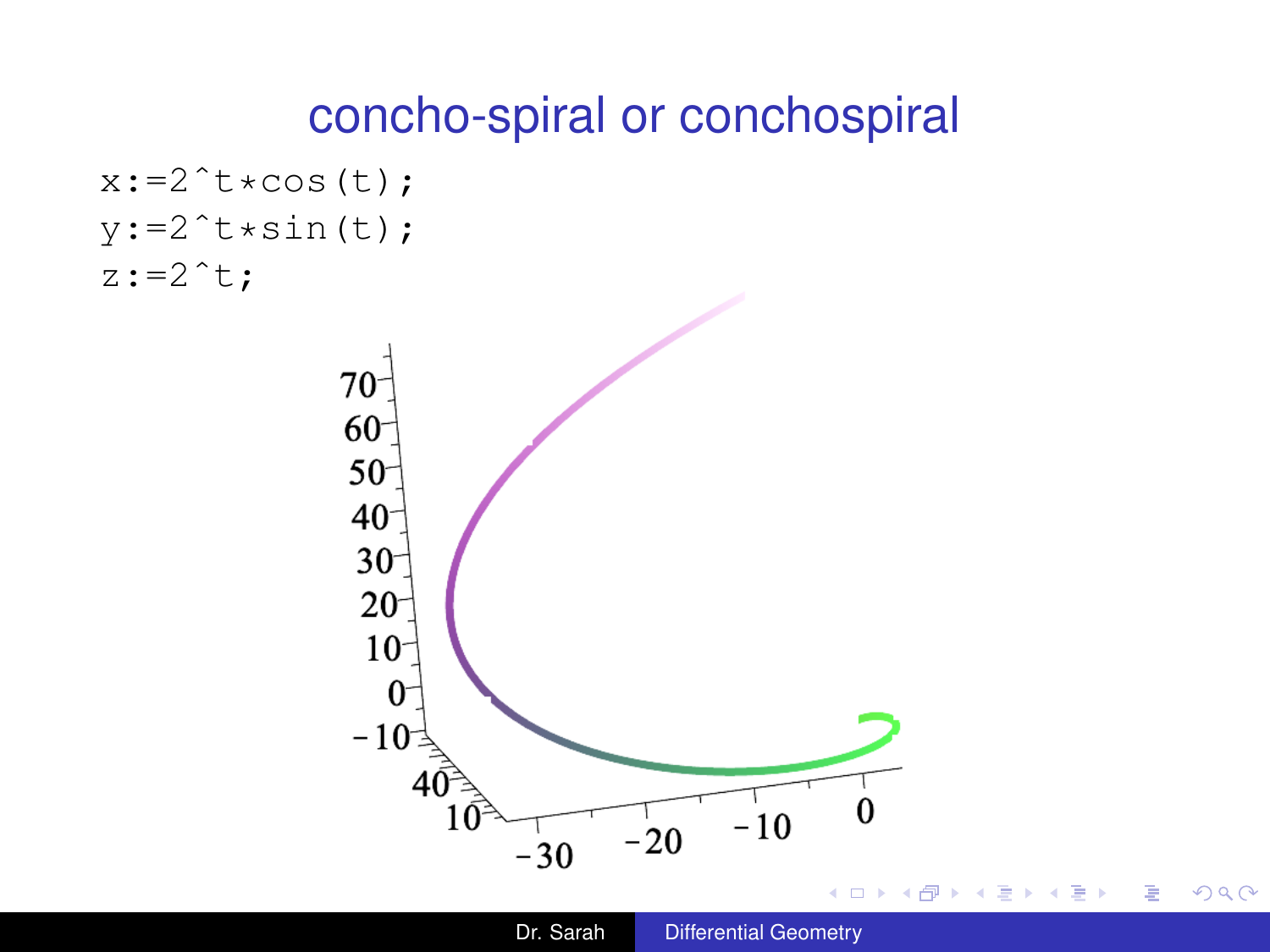#### constant precession curve (an example of a Clelia curve)



 $299$ 

B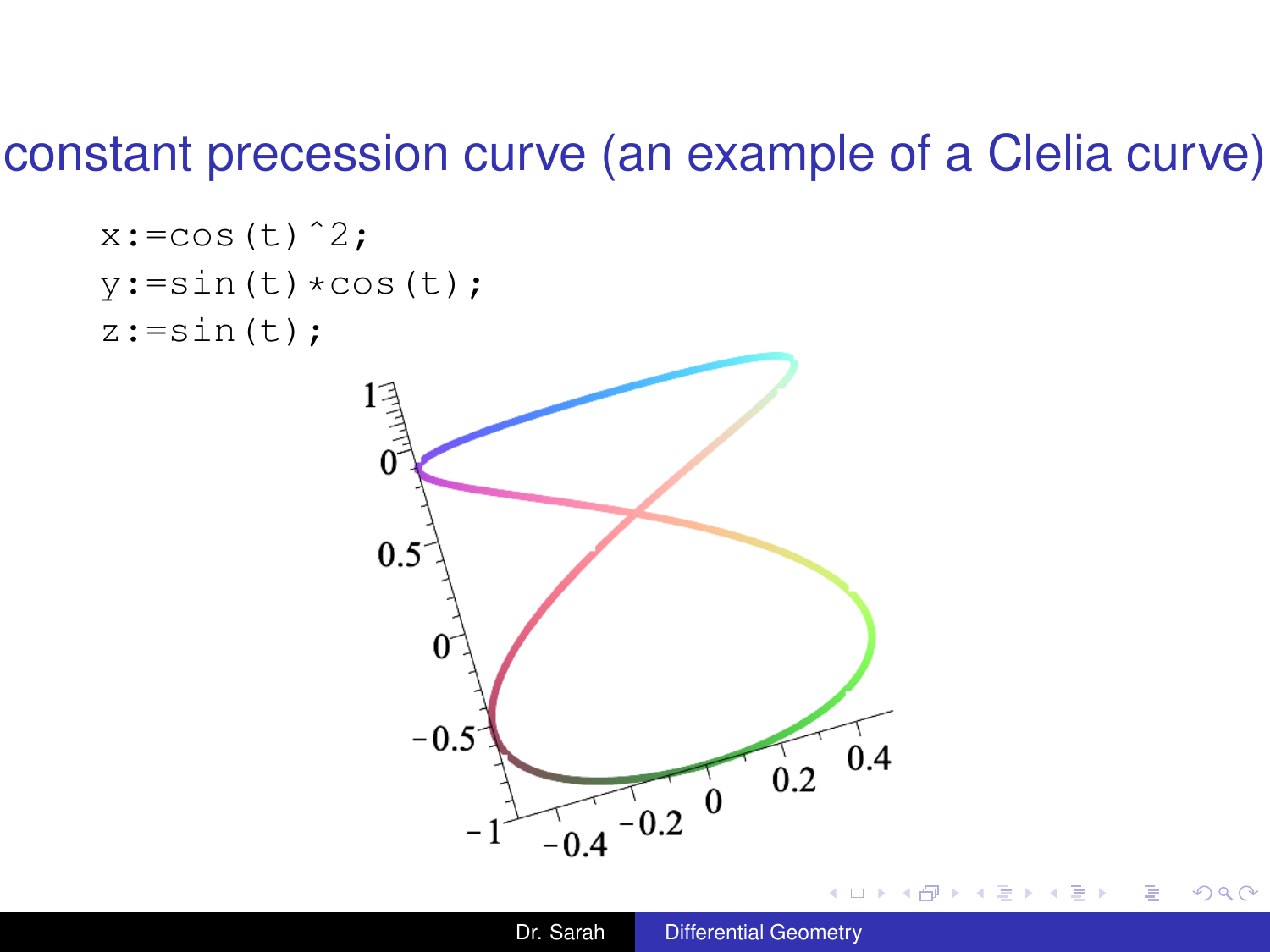# figure eight knot

```
x:=\sin(t)+t/10;y:=\sin(t)*\cos(t/2);z:=\sin(2*t)*\sin(t/2)/4;
```
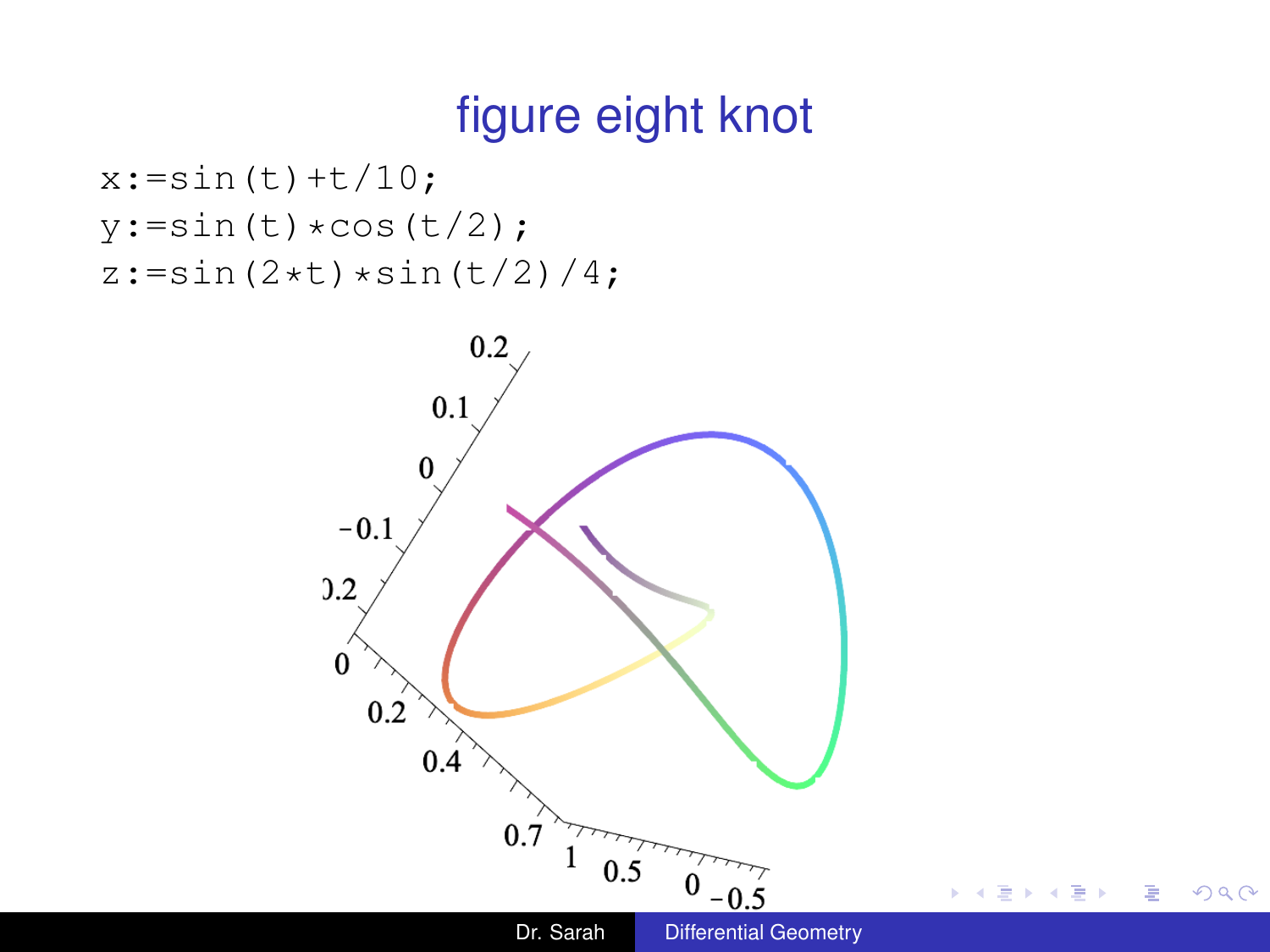#### geodesic circle on a cylinder

```
x: = cos(t);y:=\sin(t);z:=sqrt(4*Pi^22-t^2);
```


4 0 8

۰

÷.

Þ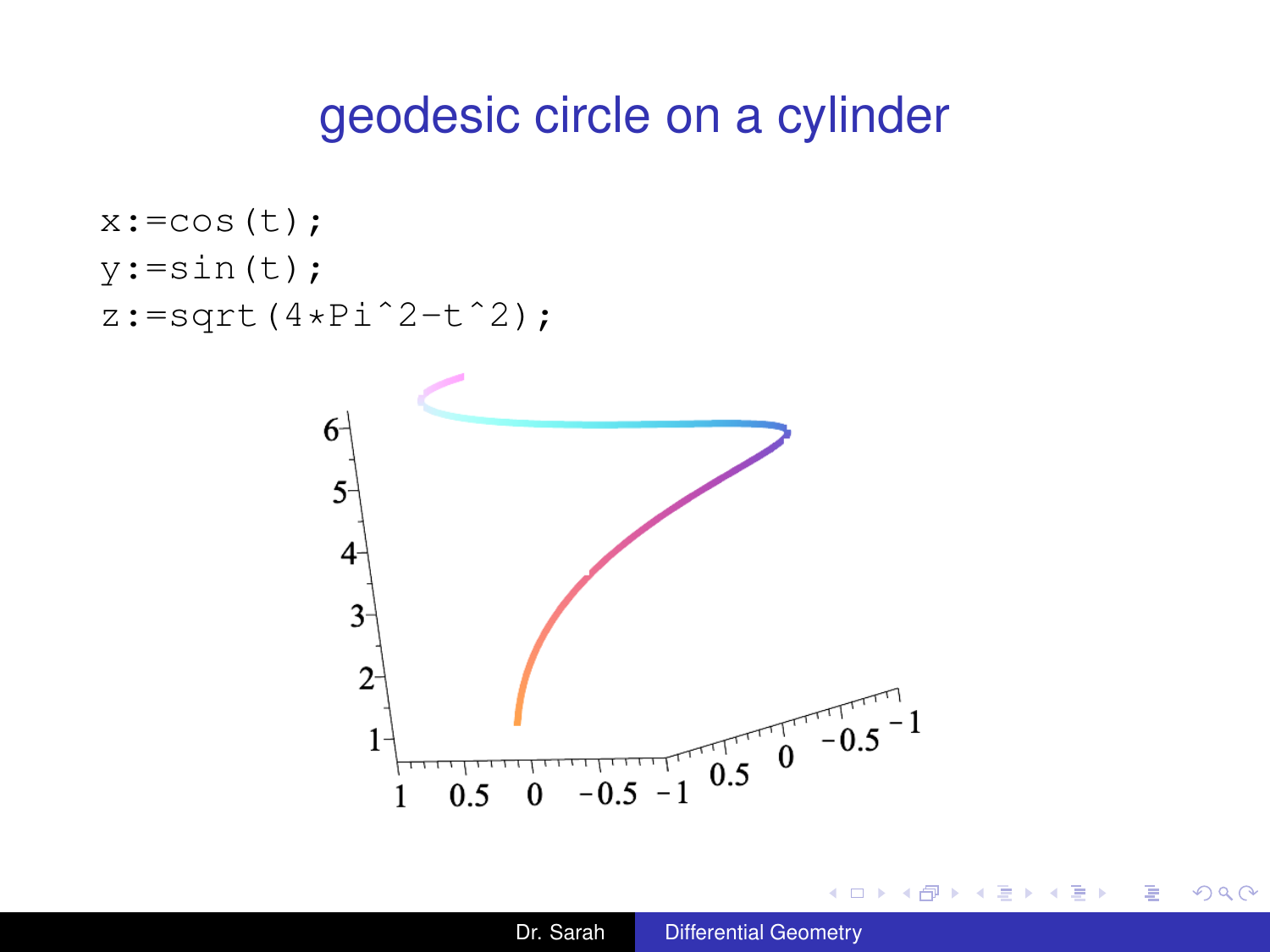## horopter curve with new domain from 0 to  $\pi$  – .1

```
x:=1+\cos(t);y:=tan(t/2);
z:=\sin(t);0.8<sup>°</sup>0.6<sup>°</sup>0.4<sup>2</sup>0.2181614121086420
```
4 0 8 ∢母 ×  $\equiv$ 

B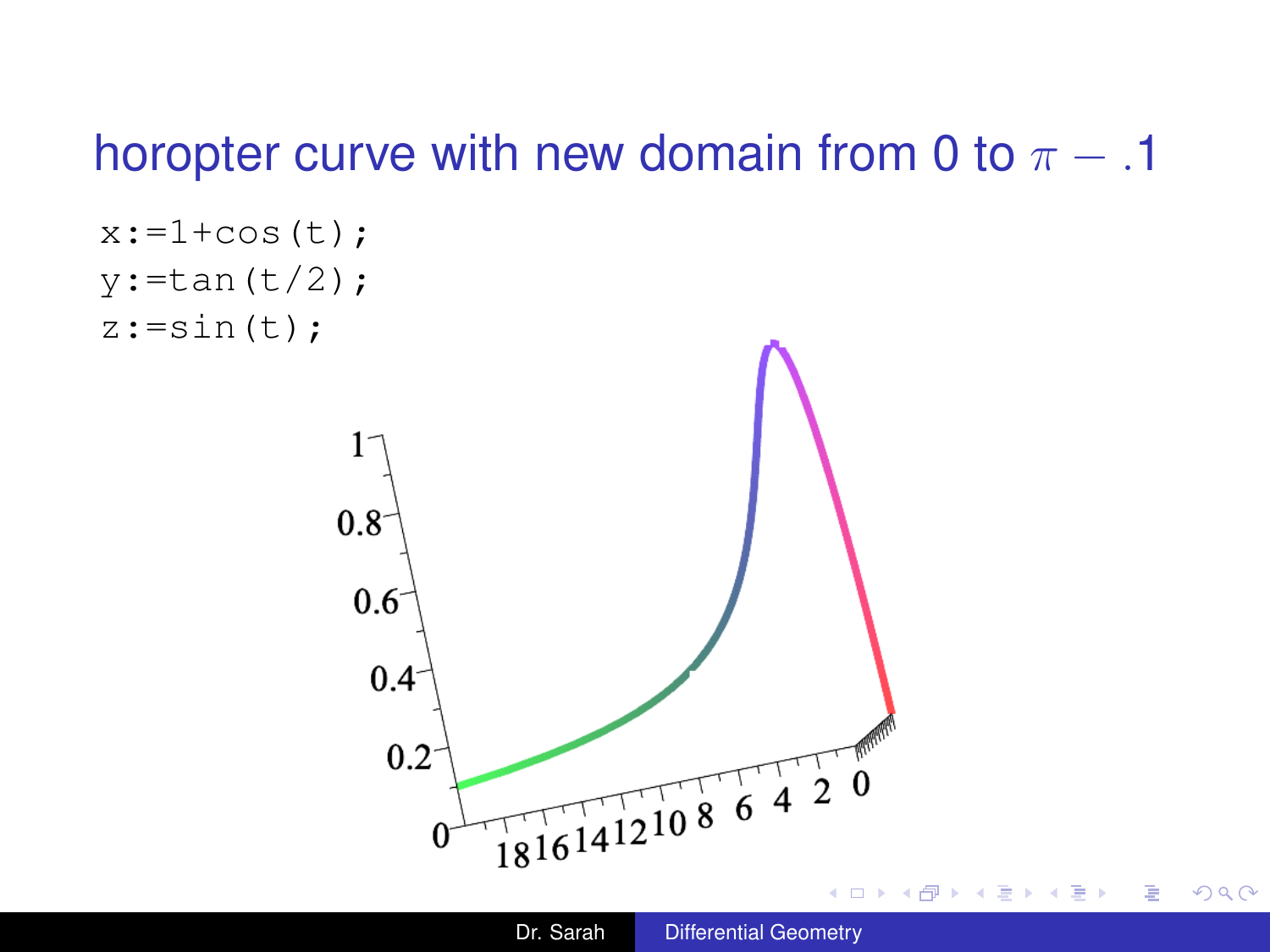#### Klein bottle curve

 $x: = \cos(t) * \cos(t/2) * (\sqrt{\sqrt{2}})$ ;  $y:=\sin(t)*\cos(t/2)*(\sqrt{\sqrt{2}})$ ;  $z:=-\sin(t/2) * (\sqrt{\sqrt{2}}t)(2) + 1);$ 



 $299$ 

B

∍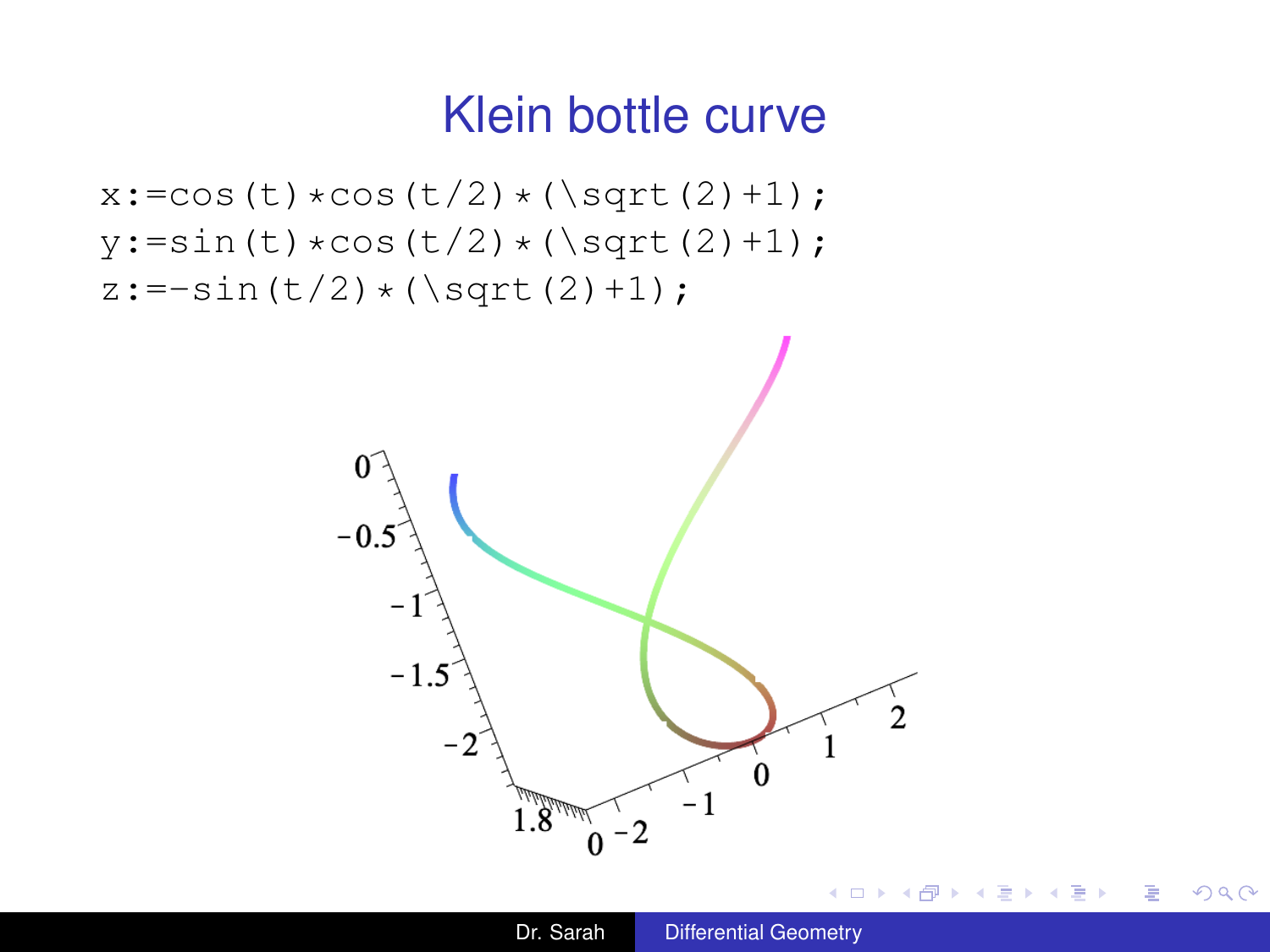### lemniscate of Bernoulli

```
x: = \cos(t) / (1 + \sin(t)^2);y:=\sin(t)*\cos(t)/(1+\sin(t)^2);z:=0;
```


4 0 8

← 伊 ▶ - 4 周 ト ÷.

4 重っ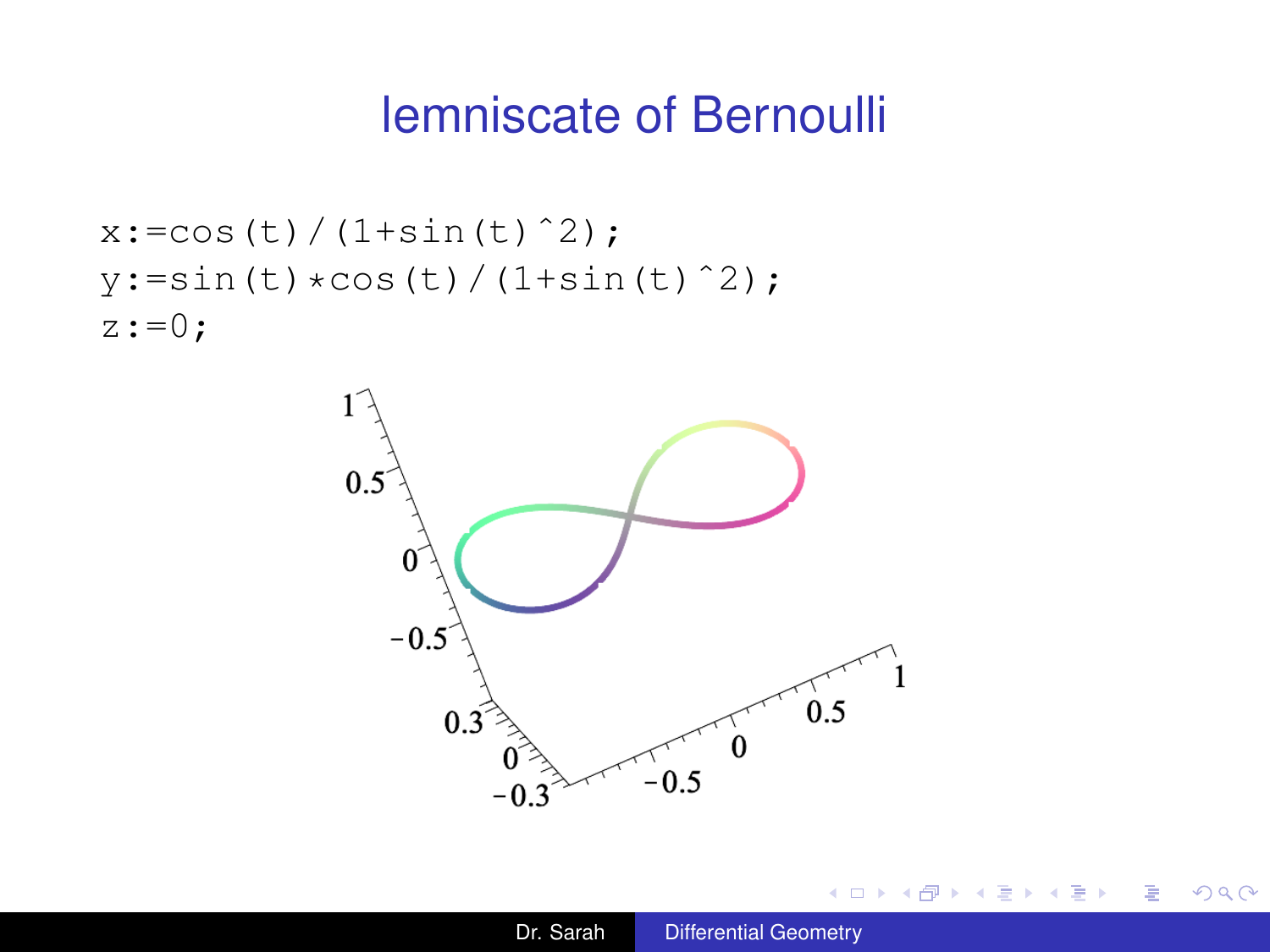## Neile's semicubical parabola

 $x:=t^2;$  $y:=t^3;$  $z:=0$ ;



 $A\equiv \mathbb{R} \Rightarrow A\equiv \mathbb{R}$ 

重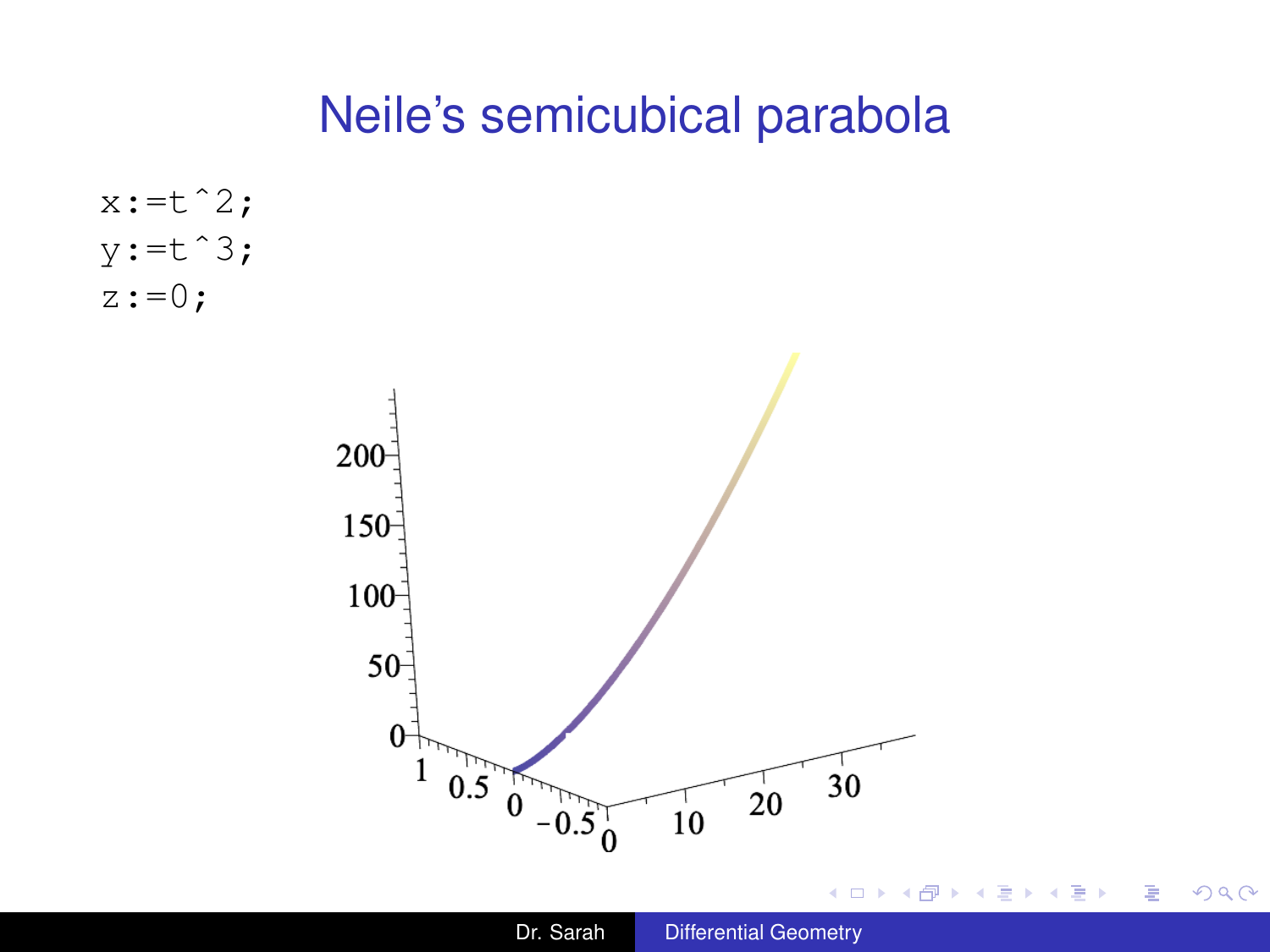## pancake curve



 $2990$ 

重

 $\mathbf{y} \rightarrow \mathbf{z}$ 

É

包

×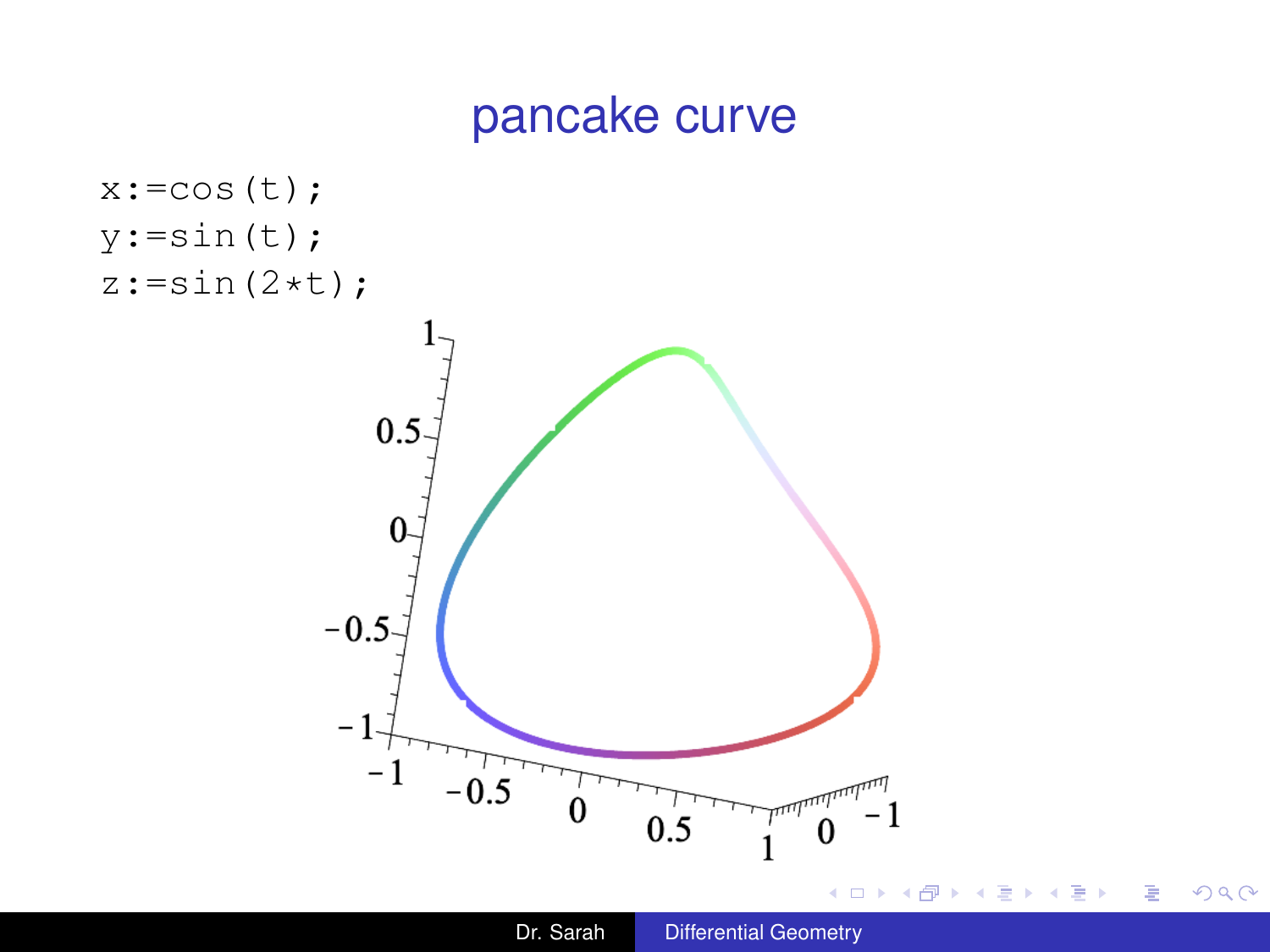## Slinky curve with new domain from 0 to  $8\pi$

```
x:=(2+\cos(t))\star\cos(t);y:=(2+\cos(t))\times\sin(t);z:=t+sin(t);
```
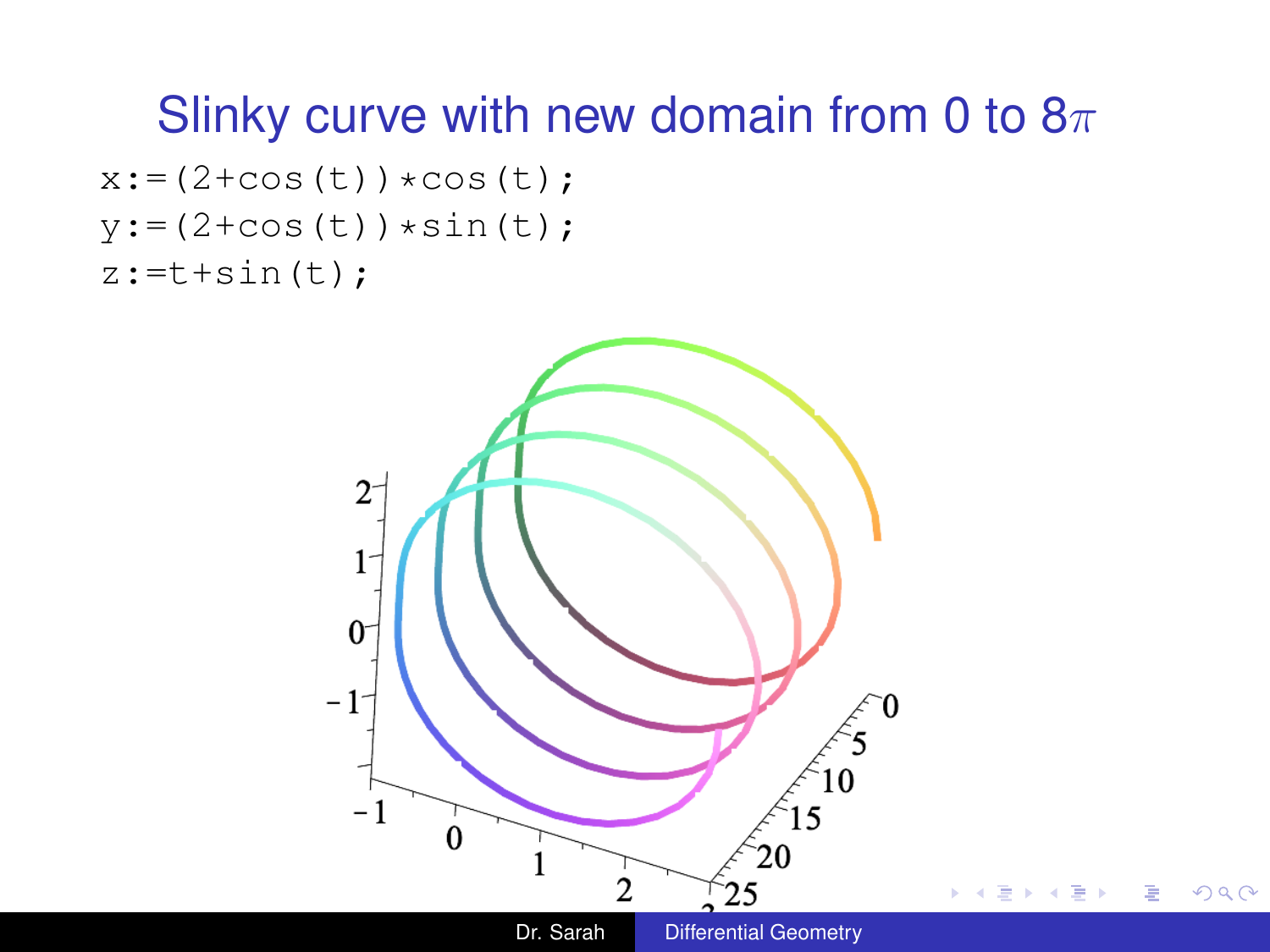## spherical spiral, loxodrome, or rhumb line

```
x: = \cos(t) * \cos(\arctan(t));y:=\sin(t)*\cos(\arctan(t));z:=-sin(arctan(t));
```


ă

∢ Al

 $2Q$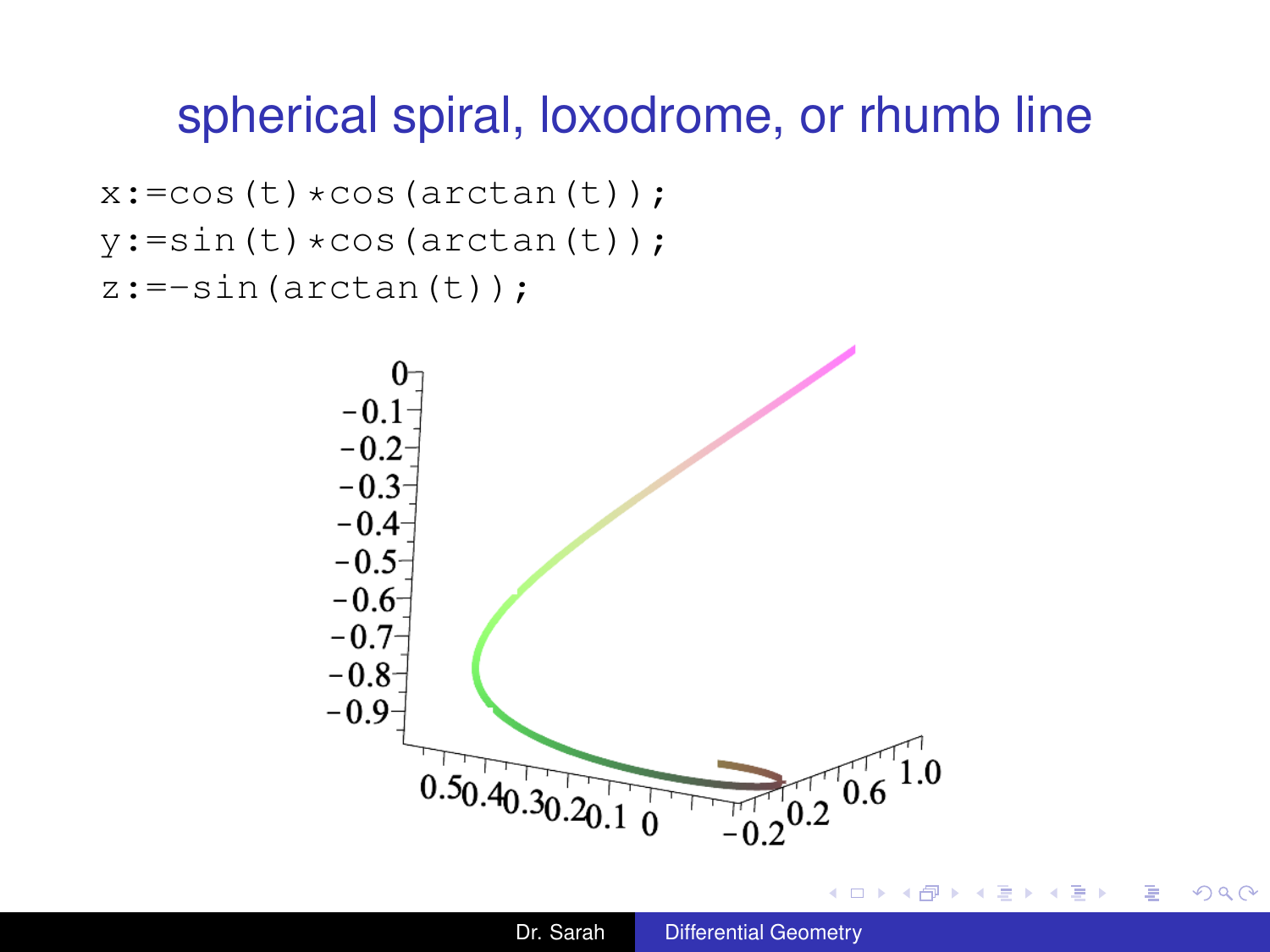## Steinmetz curve



÷.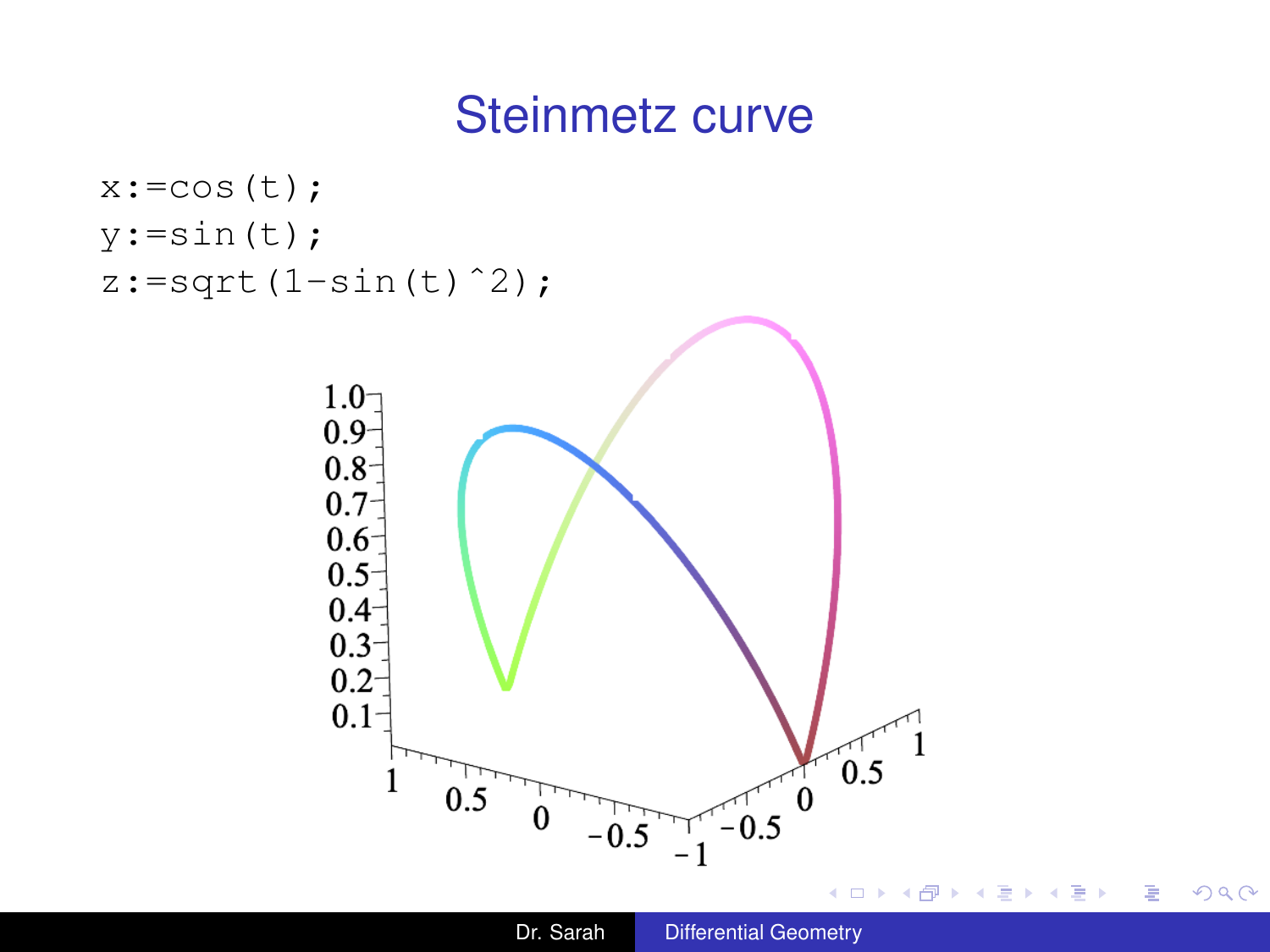# Viviani's curve

```
x:=1+\cos(t);y:=\sin(t);z:=2*sin(t/2);
```


4日下

∢母 ×  $\sim$ **B** ×.

活

重

重き